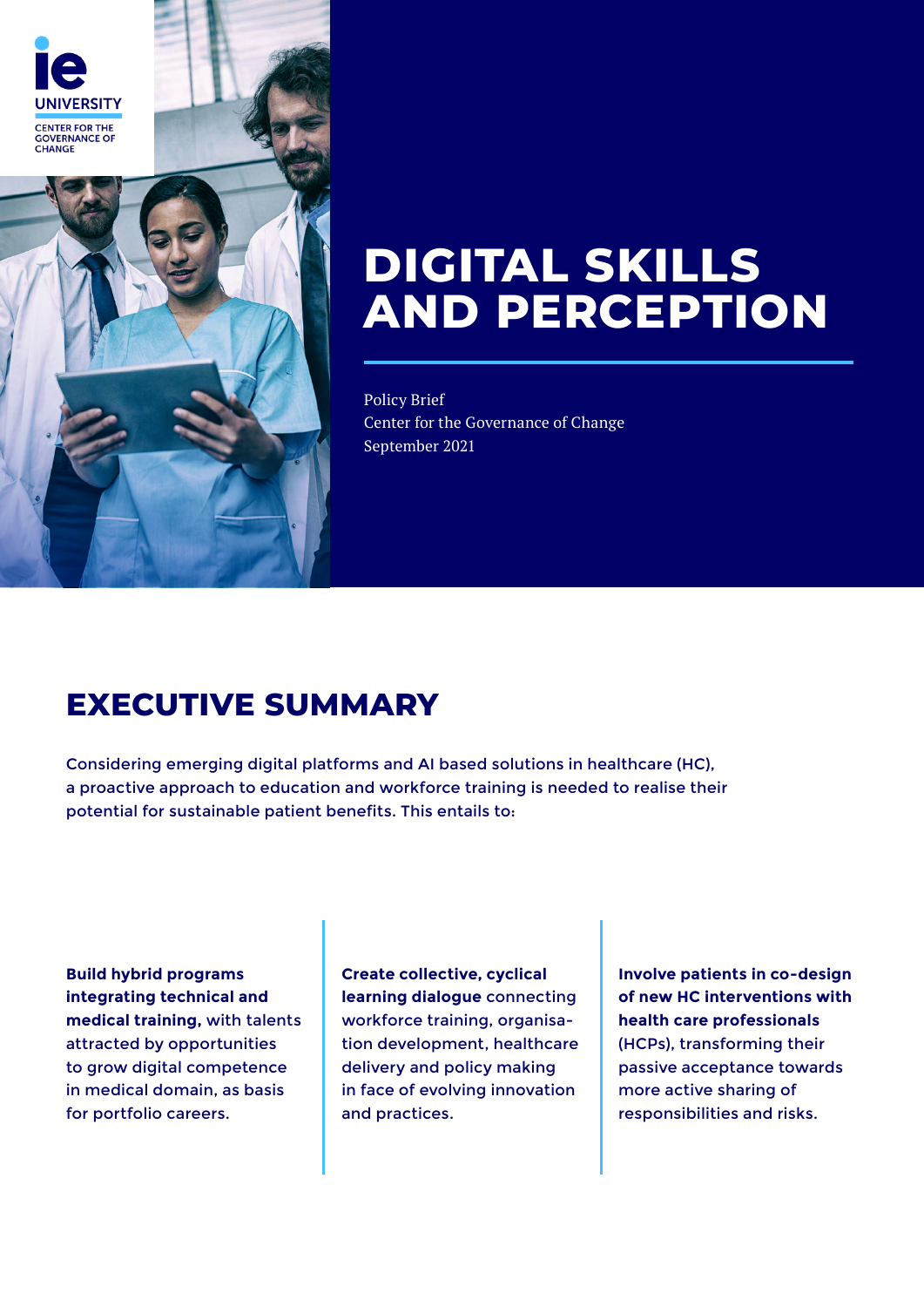### **DISCUSSION**

**A diverse group of European stakeholders from the medical profession, medical education, workforce training, organisational development, public policy and academia met on 25th November 2020 to discuss "Digital Skills and Perception" for AI in healthcare. Considering the interconnected topics of workforce preparation and training, as well as patient trust, the discussants addressed three key questions and proposed recommendations for concerted, multi-stakeholder efforts.**

#### 1. WORKFORCE PREPARATION

Some AI-based technologies can be opaque, but proper application and use in health care settings requires users to fully understand the characteristics and limitations of the implemented algorithms which in turn require a thorough understanding of the technological principles underlying AI technologies. Usually, the user perceives it as just 'pressing a button', but does not fully realise the complexity of the technology behind it. The decision could be made to sacrifice some degree of accuracy/predictive power for explainability; but in parallel, strategies of Workforce preparation must take into account the constant evolution of AI, the changing nature of tasks involved, as well as the attractiveness of the career path for data scientists and digital skills (Ahmad & O'Carrigan). In light of staff shortages, with HCP vacancies of 100,000 and counting in the UK alone, questions of attraction, training and retention of required interdisciplinary talent are further amplified.

**This introduces one question:**

#### HOW CAN WE INTEGRATE THIS TECHNICAL TRAINING IN THE MEDICAL DEGREE TO BE PREPARED FOR THE FUTURE?

**Solution: Hybrid programs integrating technical and medical training,**owith talents attracted by opportunities to grow their digital competence in the medical domain, as basis for future portfolio careers.

#### **Actions to take:**

**Target and attract talent beyond typical profiles as future drivers of change** with prospect of Medicine to encompass innovative technology aspect.

#### **Design interdisciplinary, simulation-based curricular growing translational skills.**

— Combine the medical curriculum with technological aspects such as unpacking 'black box' AI technology, the use and handling of data as driver for technology, etc.

- Focus on study of as well as translational skills between medical and technical domain, and towards the patients.
- Leverage simulation-based education, ensuring patient-focused applications despite limited on-thejob training opportunities in hospital setting during studies.

**Redefine the role of clinicians** to incorporate traits of technological savviness and adaptability, and **recognise the professional development as a learning journey over time.**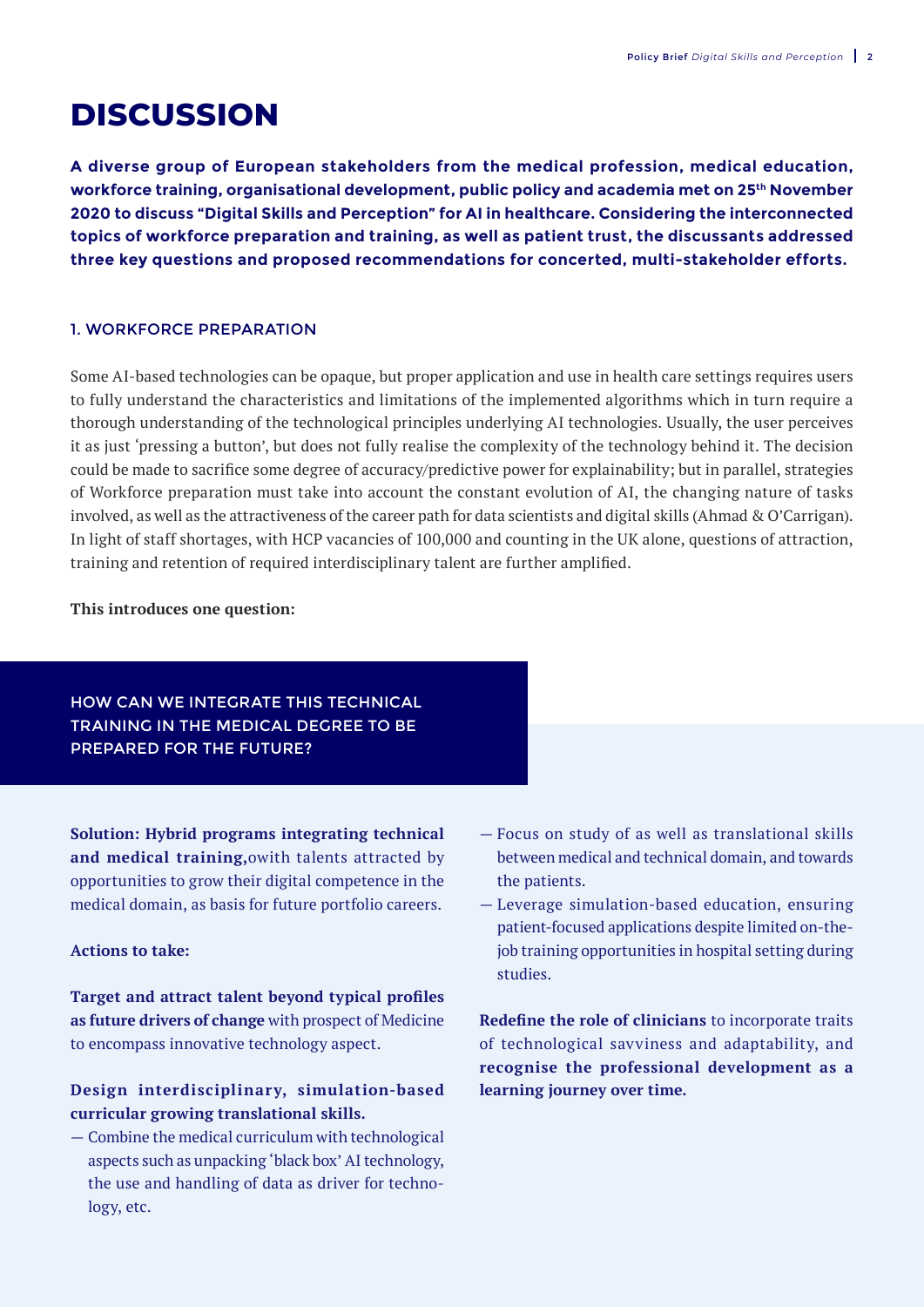#### 2. WORKFORCE TRAINING & DEVELOPMENT

When considering the use of AI developments in HC, specific related tasks, skills, practices or forms of organising should be in focus. Contrary to attempts to blackbox discreet technologies, and organise and train social processes around them, success lies in embedding confidence and skills of using technologies into the workforce in a continuous process. Likewise, in contrast to the notion of people needing to adapt to technology via an improved design and user training. Training should never be the only solution for successful implementation of AI. These processes should serve as an opportunity to ensure technology meets the needs of clinicians and patients; examples include digital health records or remote consultation, initially considered more laborious as differing to known routines, while creating value for patients, when implemented well.

**This introduces one question:**

WHAT ARE THE MOST EFFECTIVE METHODOLOGIES TO ENSURE THE CURRENTLY PRACTICING HEALTHCARE WORKFORCE IS UP TO DATE AND COMFORTABLE USING RELEVANT AI DEVELOPMENTS?

**Solution: Cyclical, collective learning dialogue** connecting conversations on HCP training, wider organisation development, day-to-day delivery of healthcare and policy making in face of ever-evolving nature of technological innovation and practice.

#### **Actions to take:**

**Orchestrate iterative cycle of testing, learning and improvement of technologies and tools** with clinicians, technicians and patients over time.

- Leverage simulation environments for clinicians and technicians to test new technologies and to study use, response and impact for patient of their environment.
- Define desirable behaviours, as well as co-create and test practices around novel tools with practitioners and other concerned parties.
- Incorporate learnings into cycle of developing technology, striving for ways of ever safer and more effective patient application.

#### **Create tailored, continued learning journey for HCPs.**

- Engage and educate HCPs in different ways according to their attitudes, behaviours and learning needs towards new tech in light of generational divide and varying perceptions.
- Spread emerging, co-created best practices on technology use and new ways of collaboration through experiential, practical learning and on-the-job application.

**Appreciate and embrace digital transformation as larger organisational behavioural change** beyond HCPs' skill set and organisational boundaries.

- Facilitate bottom-up conversation, solutions and evolutions centred around concerned parties rather than top-down, state-managed system.
- Create early engagement opportunities and visibility for champions to instil excitement and momentum, with leadership.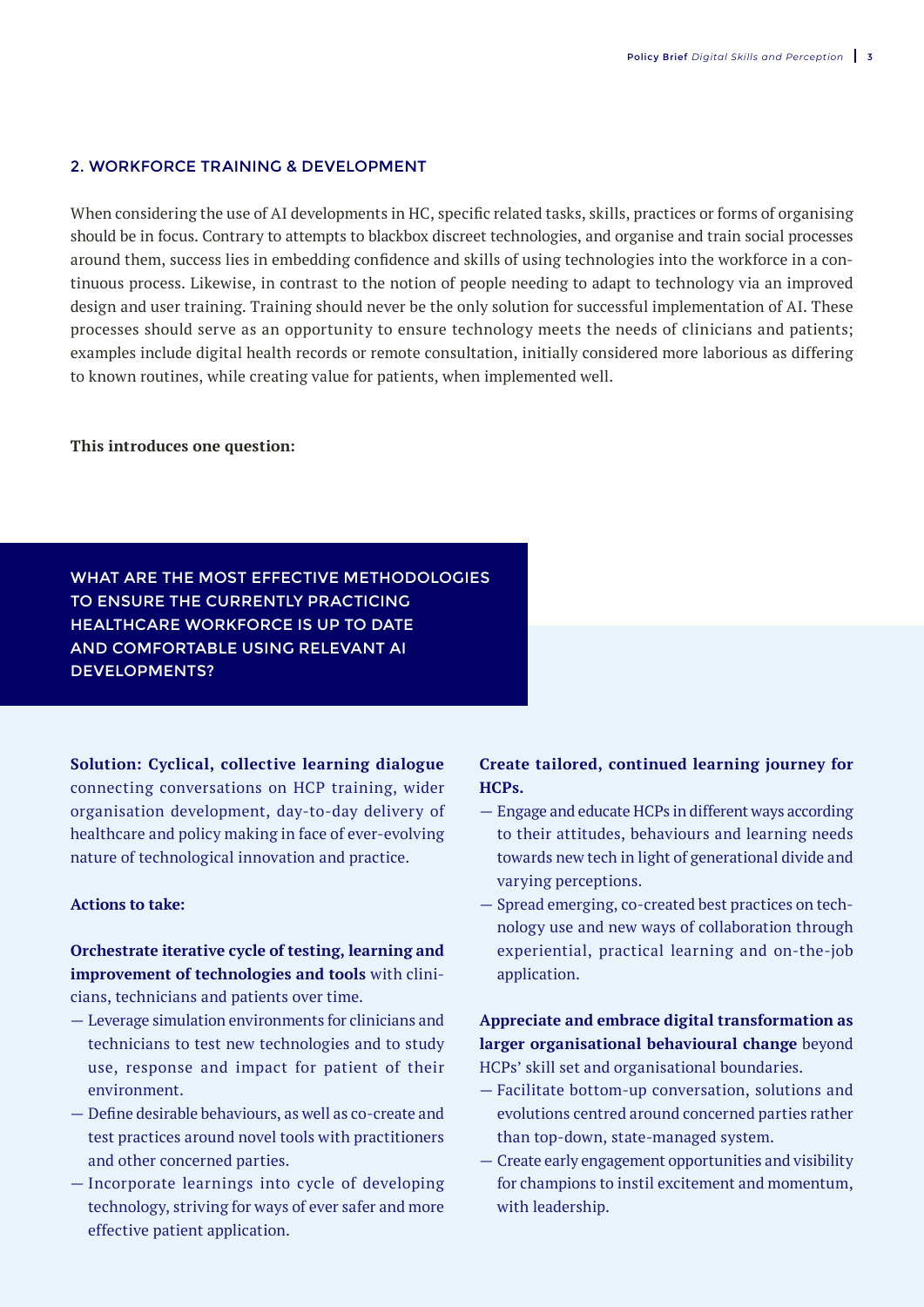#### 3. PATIENT TRUST

The COVID-19 pandemic served as a catalyst for broadened experiences, improved engagement and more informed, nuanced views on the potential and limitations of digital HC solutions i.e. tele-medicine, video-consultation or infection-tracking. Yet, mixed perceptions and trust levels across patients and the public prevail, not having started from a neutral position. Trust is relational and contextual, giventhe fact that people's views are often informed by their knowledge of other areas or industries. Reasons for these mixed views include the complexity of technology itself, toxic connotation of algorithms, and ill-framed expectations, as well as concerns about exploitation and discrimination resulting from the use of AI. Also, standard tools of good governance such as transparency and accountability were ignored in their implementation and may not be 'automatically' adapted post-crisis.

The solutions and actions proposed beneath require multi-stakeholder efforts, currently emerging across different European national systems. These include Medical schools updating curricula to attract and prepare future talent; Medical society and company-hospital cooperation programs driving workforce training; Public Health bodies facilitating wider organisational transformation through various initiatives; as well as Policy makers and regulators working to accelerate and quality-control these processes.

#### **This introduces one question:**

#### HOW CAN PATIENTS BE INCLUDED IN THE LEARNING PROCESS—WHAT IS THE ROLE OF PATIENTS, HOW TO EARN THEIR TRUST?

**Solution: Healthcare provision as co-production or co-design of new HC interventions, with HCPs and patients alike involved** in the configuration and adoption of novel technologiess—This empowerment of actors marks a shift from the passive role of patients' acceptance towards a more active sharing of responsibilities, particularly in terms of scrutinising and asking questions about the technology. Yet, clinicians will still play a vital role in enabling and building patients' readiness and trust to engage with new technological solutions.

#### **Actions to take:**

— Actively encourage patients to participate in the configuration of novel technologies (as described in section 2).

- For HCPs to serve patients as an immediate source for reliable information and confidence in the technologies supporting their adoption process. This needs to include how data is used to develop these technologies, as patients have stake in how their data is used.
- For Policy makers to appropriately define and manage expectations, and demand safe trial and evaluation (such as CONSORT and SPIRIT guidelines), as well as hard regulation and approval needs for implementation of novel HC technologies.
- —For developers and stakeholders involved in the implementation to work towards how to make a system *worthy of,* rather than how to *gain* public trust.